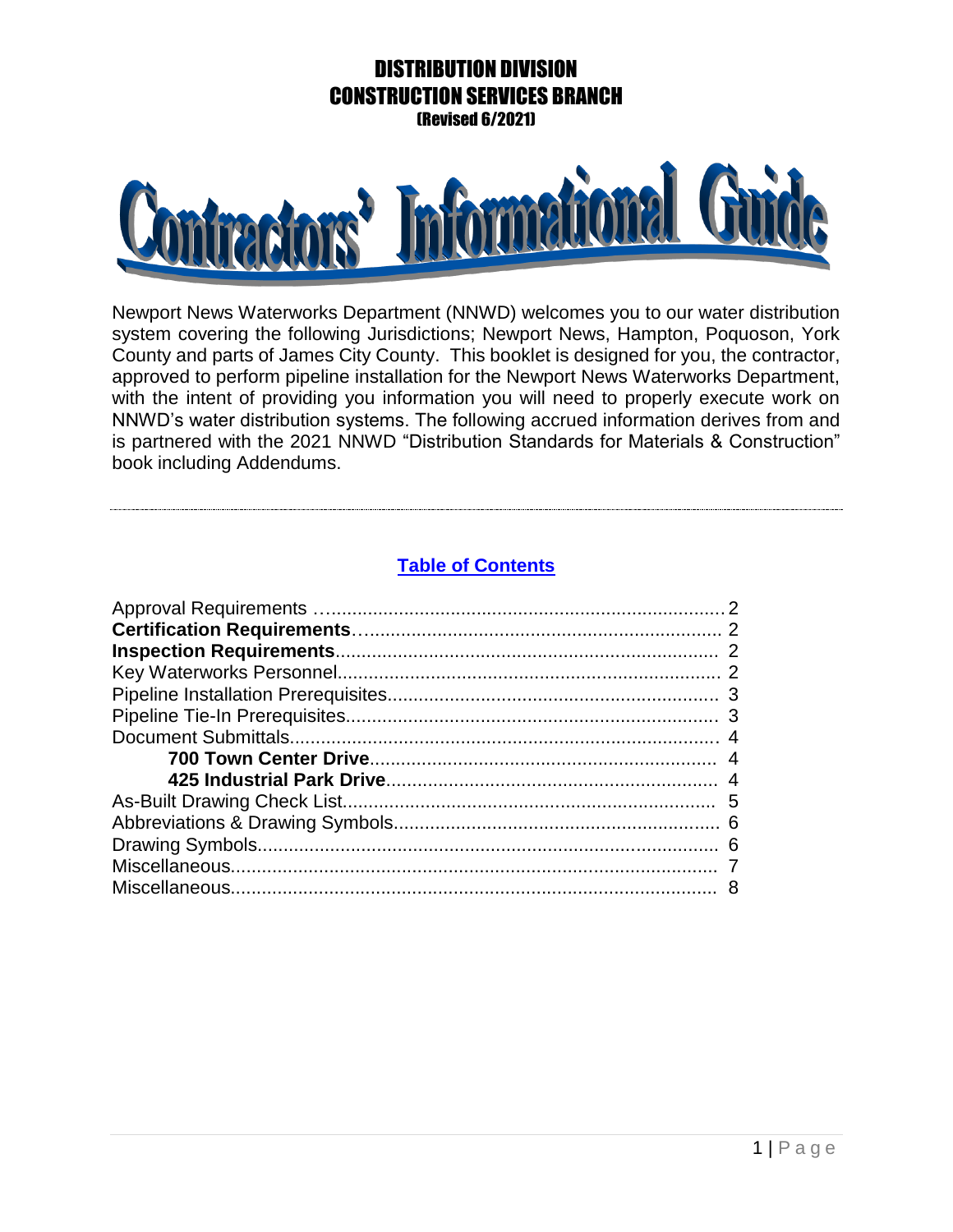## **APPROVAL REQUIREMENTS**

Prior to starting any work involving the Newport News Waterworks' distribution system the contracting firm selected to perform such work must be an NNWD APPROVED Contractor (i.e., has submitted required documents and completed interview), and must have one NNWD CERTIFIED person in their employment.

### **CERTIFICATION REQUIREMENTS**

An NNWD CERTIFIED person (i.e., is someone who has successfully completed NNWDs' certification test) shall be on-site during all phases of pipeline installation, and will be held accountable for the workmanship. It is our suggestion that this person be a chief project overseer (i.e., foreman or superintendent) as well as being the one responsible for the "As-Built" drawing(s).

### **INSPECTION REQUIREMENTS**

Specific situations; such as, all service pipeline installations, and certain offsets (adjustments) of mains; will require 100% inspection by NNWD. Call the Pipeline Inspection Supervisor to schedule a pre-construction meeting with the inspector.

# **KEY WATERWORKS PERSONNEL**

| <b>NAME</b>                                 | <b>POSITION</b>                                                                                                                                   | TELEPHONE NO.<br>OFFICE / CELLULAR                |
|---------------------------------------------|---------------------------------------------------------------------------------------------------------------------------------------------------|---------------------------------------------------|
| *Kurt Salmon<br>ksalmon@nnva.gov            | Acting Superintendent, Construction Services<br>and Pipeline Inspections                                                                          | $(757)$ 234-4843 (off)<br>$(757)$ 503-1856 (cell) |
| *Hilda Corley (Dutchie)<br>hcorley@nnva.gov | Engineering Technician (8:30-3:00)<br>[receives "As-Built" drawings – see document<br>submittals section]                                         | $(757)$ 234-4881 (off)                            |
| **Vacant                                    | <b>Construction Records Coordinator</b><br>[receives non "As-Built" documents – see<br>'Document Submittals' section]                             |                                                   |
| *Doug Lutterloh<br>llutterloh@nnva.gov      | Water Distribution Superintendent<br>[schedules SCDA installations 4" or larger]                                                                  | $(757)$ 234-4882 (off)<br>$(757)$ 879-3660 (cell) |
| **Vacant                                    | <b>Water Distribution Coordinator</b><br>[schedules SCDA and meter installations 2" or<br>smallercontact Staff Technician first]                  |                                                   |
| **Shekee Drummond<br>sdrummond@nnva.gov     | Staff Technicians [for all meter installations,<br>$first$ point of contact to confirm fee(s) payment<br>prior to release of meter work order(s)] | $(757)$ 926-1084 (off)                            |
| **Kenny Morgan<br>kmorgan@nnva.gov          | Staff Technicians [for all meter installations,<br>second point of contact to confirm fee(s)<br>payment prior to release of meter work order(s)]  | $(757)$ 926-1085 (off)                            |

**Staff locations:** \*Lee Hall Maintenance & Operations Center at 425 Industrial Park Drive; \*\*City Center, 700 Town Center Drive, 4th Floor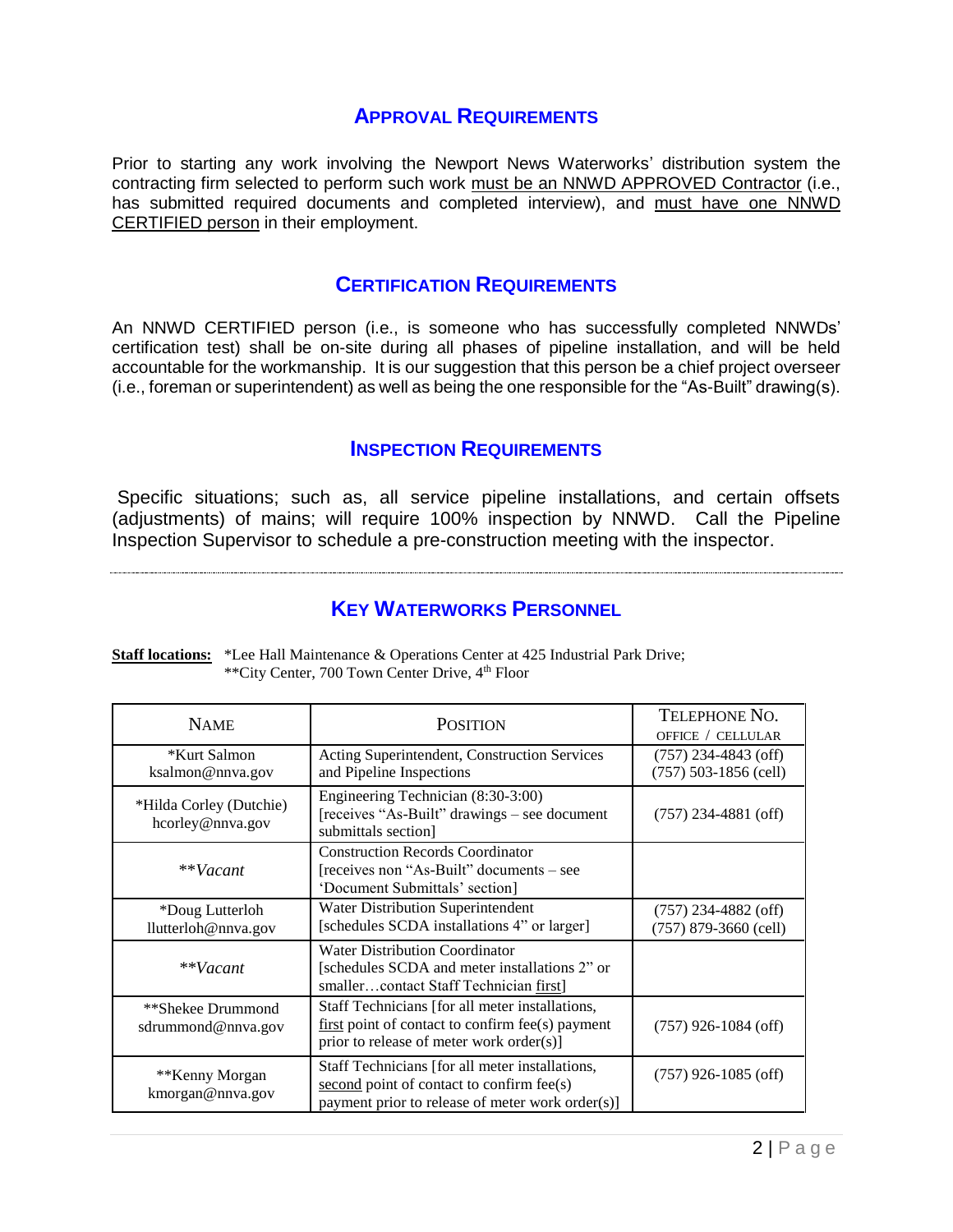## **PIPELINE INSTALLATION PREREQUISITES**

- Prior to start of water pipeline work, the Contractor shall be responsible for the following:
	- 1. At least 72 hours in advance, notify Construction Services of intent (see '*Key Waterworks Personnel'* section). Verify that drawing(s) issued by NNWD have been provided to Waterworks personnel (*NOT* site plans).
	- 2. At least 48 hours before any excavation, notify "Miss Utility" at 1-800-552- 7001 or at 811; *adhere* to all applicable provisions of Virginia Underground Utility Damage Prevention Act.
	- 3. Right-of-Way permit(s) and/or approval for roadway/lane closure shall be procured from the appropriate jurisdictional agency.
- The curb & gutter structures shall be in place, or a curb & gutter waiver shall have been applied for and approved before pipeline installation may begin. If a curb & gutter waiver has been granted, be sure the Developer's engineering/surveying personnel stake the proposed pipeline route and record field measurements as the work progresses. *The engineer or surveyor will be required to certify the actual location of the pipeline and appurtenances on the "As-Built" drawing(s). The Commonwealth of Virginia State Certification Seal including the certified individuals' signature as well as a statement of certification will be required before the "As-Built" drawing(s) will be accepted.*
- Pipeline materials (pipe, valves, hydrants, tees, bends, and gaskets) must be available for on-site inspection.

# **PIPELINE TIE-IN PREREQUISITES**

Except as noted below, the newly laid piping **will not be** connected (tied in) to the existing Distribution System until the required documents have been submitted and accepted.

### **EXCEPTION**

If the new piping consists of a short distance and serves only one appurtenance such as a fire hydrant or a fire suppression (sprinkler) system, then the documents, with the exception of the "As-Built" drawing(s), must be submitted **prior** to tapping the existing main. An offset in existing piping would also require document submittal **prior** to starting the work. The "As-Built" drawing(s) will be submitted at the conclusion of the project.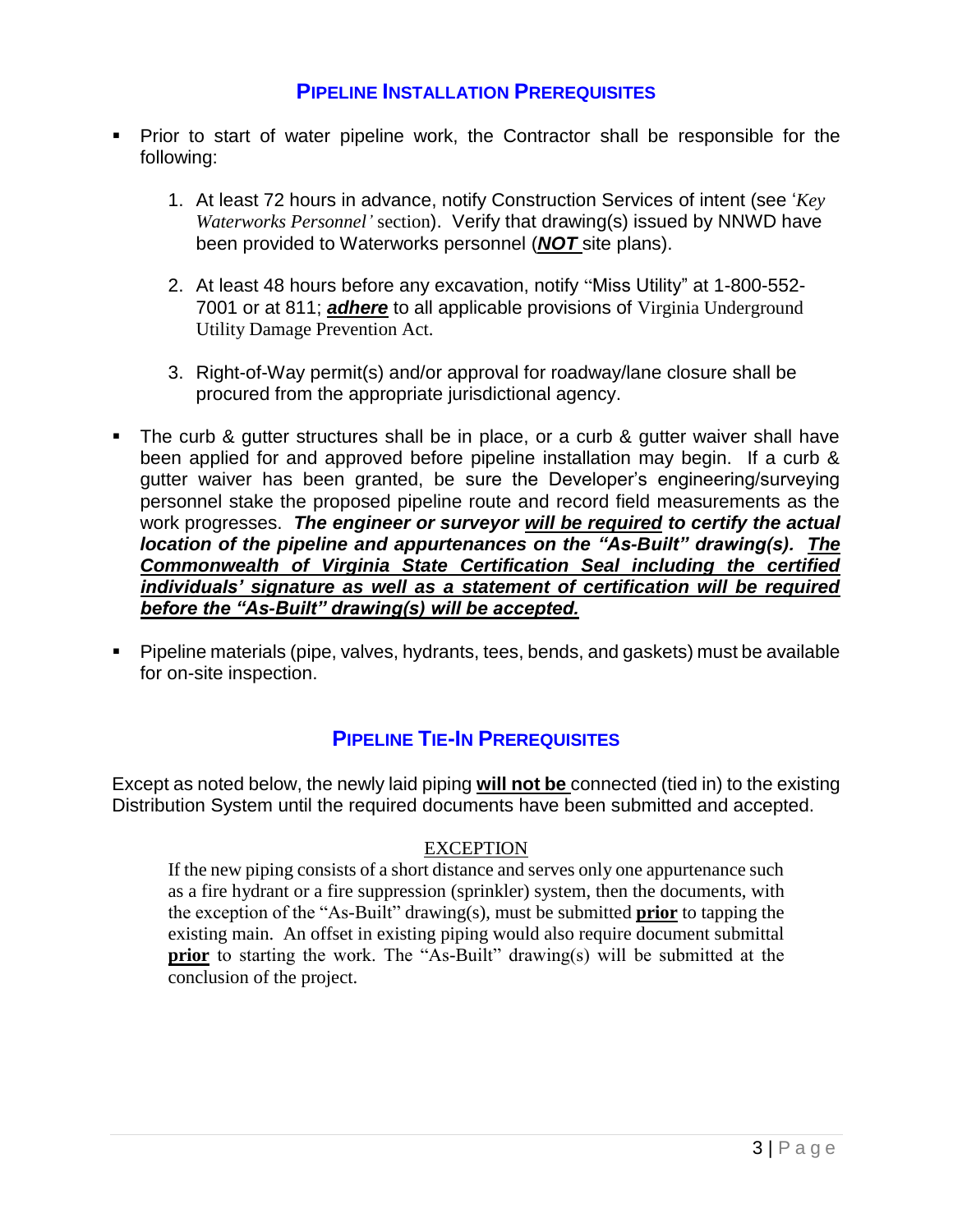# **DOCUMENT SUBMITTALS**

### *Newport News City Center Oyster Point (CCOP)*

Prior to tie-in to an existing main, the following documents must be submitted and accepted (between 8:30 a.m. and 4:00 p.m.) at **700 Town Center Drive, Suite 400 (4th floor), Newport News, VA:**

- **Material Affidavit** *Must be* a notarized original; do not submit via fax.
- **Statement of Cost** *Indicate* Total cost of project's waterlines
- **Maintenance Bond -** Two years

\$5000

*Note*: documents similar to the above, but separate, must be submitted for 'Contractorinstalled service pipelines. (See DISTRIBUTION STANDARDS book for details.)

### *Newport News Lee Hall Operations Center (LHMOC)*

Prior to tie-in to an existing main, the following document(s) *must be submitted (in person)* and accepted (between 7:30 a.m. and 3:00 p.m.) at **425 Industrial Park Drive, Newport News, VA 23608.** *E-mailed or mailed via USPS "As-Built" drawings WILL NOT be accepted***.**

### *"As-Built" Drawing(s)…*

- Must be NNWD original color prints furnished by NNWD and acceptable for reproduction. *Copies* from originals *are not acceptable and will not be accepted.* Abused original NNWD color printed "As-Built" drawings submitted back to NNWD from the contractor/developer/engineering firm for review and are severely dirty, torn and/or wrinkled, moisture smudged and/or faded are difficult for NNWD to reproduce and may be subject to being rejected during review.
- *ALL* new data *must be* marked in **RED INK** to illustrate actual location and configuration of newly installed water main(s) and appurtenances such as valves, tees, hydrants and bends. *Provide* dimensions between pipeline and fittings, center-to-center. Data *must be* filled in/completed in the data block for valves, hydrants & blow-offs. ANY field changes *must be* noted.
- ◆ *INCLUDE* all profile sheet(s) no exceptions. Mark any field modification in the elevation.
- ◆ *INCLUDE* engineer's or surveyor's statement of certification, seal and signature if a curb & gutter waiver was in force at the time of the pipeline installation.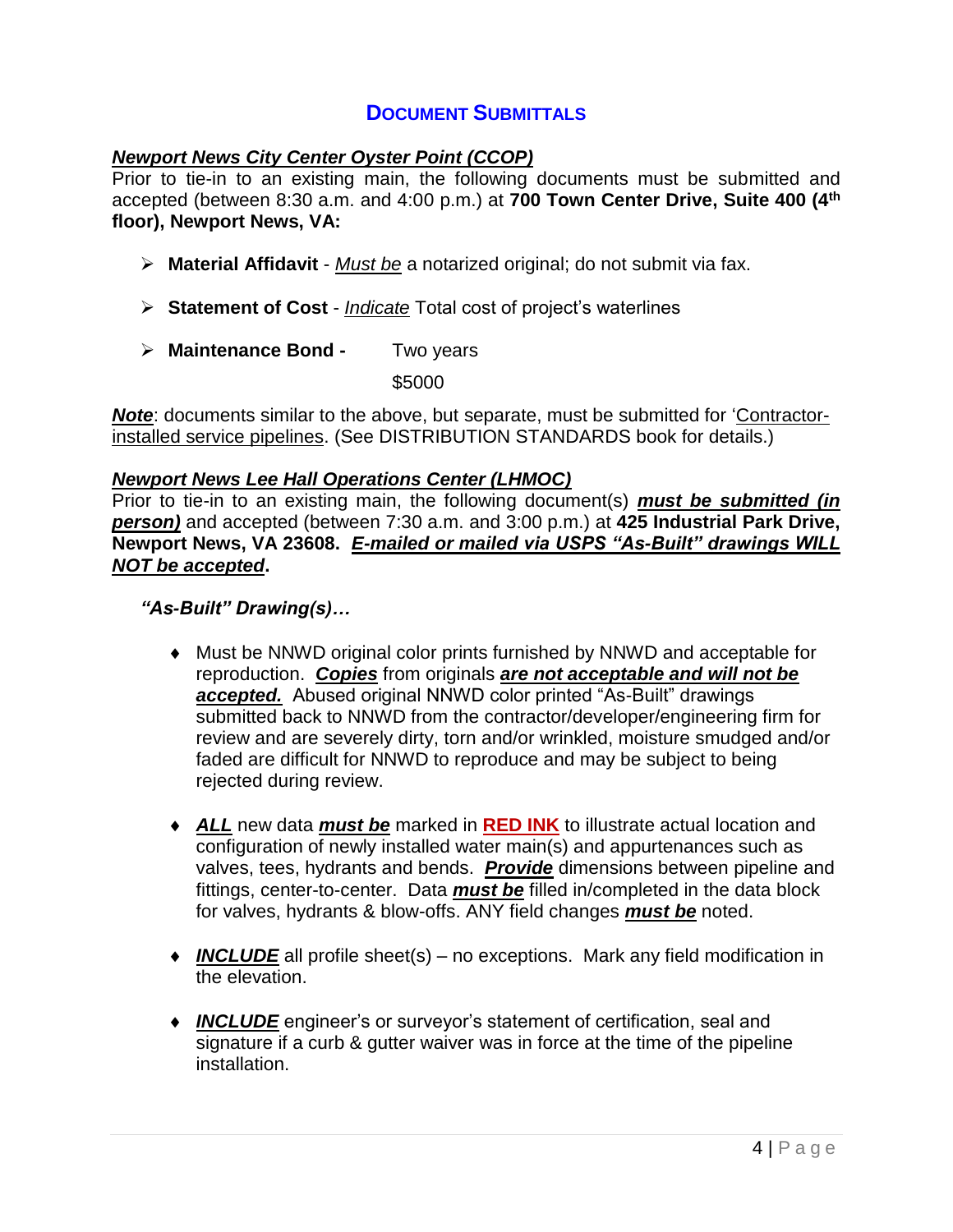# **AS-BUILT DRAWING CHECK LIST**

Prior to submitting the as-built drawing(s), *please verify that the following data has been noted on the drawing(s):*

#### **DIMENSIONS**

- **D** PIPE LENGTHS...measure center-to-center between fittings
- □ LOCATION OF FITTINGS & VALVES... if applicable measure center-to-center between fittings and between fitting & fixed reference points (utility pole, manhole, etc.)
- □ VALVE COVER...measure from grade to top of operating nut
- □ HYDRANT BURY DEPTH...measure from grade line to bottom of hydrant elbow

### **FIELD MODIFICATIONS**

- **D** SIZE OF PIPE or ANGLE OF BEND(S)
- □ LOCATION or CONFIGURATION...provide sketch for clarification
- **D** FITTING OR VALVE ADDED OR DELETED...provide sketch for clarification
- NOTE AREA(S) OF POLYWRAP AND/OR MJ PIPE, IF APPLICABLE

#### **CURB & GUTTER WAIVER**

 IF WAIVER HAS BEEN APPROVED FOR PIPELINE INSTALLATION PRIOR TO COMPLETION OF CURB & GUTTER, DRAWING(S) *MUST BE* STAMPED AND SIGNED (*directly on print)* BY A CERTIFIED LAND SURVEYOR OR PROFESSIONAL ENGINEER (registered by Commonwealth of Virginia)

### **DO's & DON'T's**

- *DO* MAKE NOTATIONS IN **RED INK**; DARK & LEGIBLE
- *SIGN* CONTRACTOR's CERTIFIED REPRESENTATIVE (title block; above "PROJECT NO.")
- *ADD* CONTRACTOR's CERTIFICATION NUMBER NEXT TO SIGNATURE
- **DO NOT USE HIGHLIGHTER (does not reproduce well)**
- **DO NOT FILL IN DATA BELOW PROJECT NUMBER (title block)**
- **DO NOT SUBMIT A COPY OF NNWD DRAWING**
- *Do* SUBMIT *ALL* SHEETS…INCLUDING PROFILE (no exceptions)
- *DO* PROVIDE ALL DATA FOR NEWLY-INSTALLED VALVES & HYDRANTS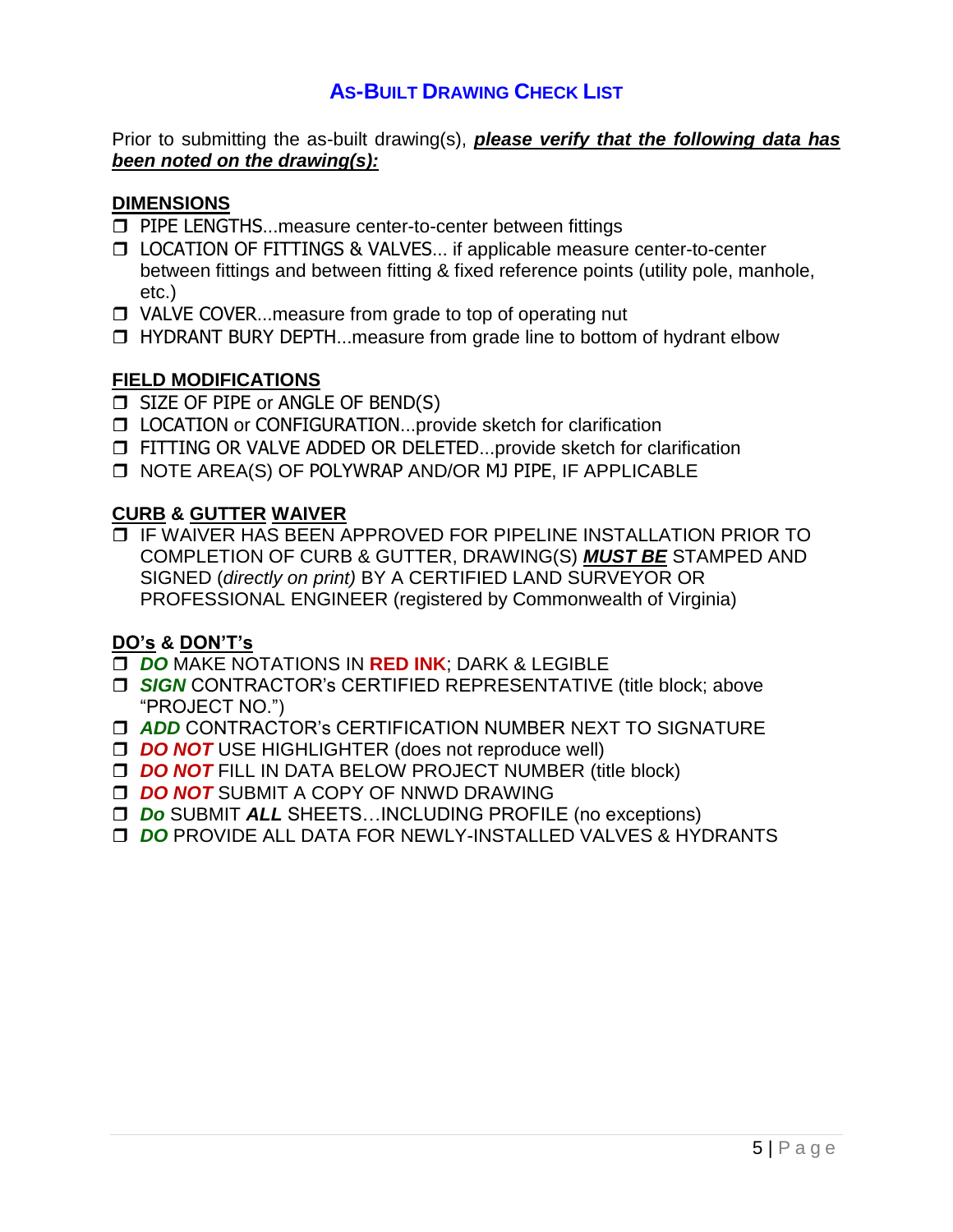## **DRAWING ABBREVIATIONS**

Most of the abbreviations and drawing symbols found on the Waterworks' drawings are consistent with the industry standards; however, the following tables are provided to clarify some commonly used abbreviations & symbols that may be unfamiliar to industry standards:

| <b>ABBREVIATION</b> | <b>DEFINITION</b>                                        |
|---------------------|----------------------------------------------------------|
| Aband               | Abandon, Abandoned, or Abandonment                       |
| <b>BOC</b>          | <b>Back Of Curb</b>                                      |
| <b>CIP</b>          | Cast Iron Pipe                                           |
| <b>DCDA</b>         | Double Check Detector Assembly (fire suppression system) |
| <b>SCDA</b>         | Single Check Detector Assembly (fire suppression system) |
| <b>DIP</b>          | Ductile Iron Pipe                                        |
| <b>EOP</b>          | <b>Edge Of Pavement</b>                                  |
| <b>GIP</b>          | <b>Galvanized Iron Pipe</b>                              |
| <b>PF</b>           | Pipe Found (property line marker)                        |
| <b>TBA</b>          | To Be Abandoned                                          |
| UP                  | <b>Utility Pole</b>                                      |

## **DRAWING SYMBOLS**

Unless otherwise noted, the following symbols are employed to illustrate water pipelines and appurtenances in *plan views*.

### **Note**:

Valves, fire hydrants, and blow-offs are identified by a letter within a hexagon…the identifying letters correspond to columns in the data block.

| <b>SYMBOL</b> | DEFINITION                                           |
|---------------|------------------------------------------------------|
|               | Pipe 6" & larger                                     |
|               | Pipe smaller than 6"                                 |
|               | (Existing-Black; Proposed-Blue)                      |
| W-AB          | Abandoned and its Appurtenances (Existing–Black)     |
|               | Note: Text identifies if pipe was abandoned          |
|               | To Be Abandoned (TBA - Orange) and its Appurtenances |
|               | Note: Text identifies if pipe is to be abandoned     |
|               | Tapping Sleeve (or saddle) & Valve                   |
|               | (Existing-Black; Proposed-Blue; TBA - Orange)        |
|               |                                                      |
|               |                                                      |
|               | Tee (Existing-Black; Proposed-Blue; TBA - Orange)    |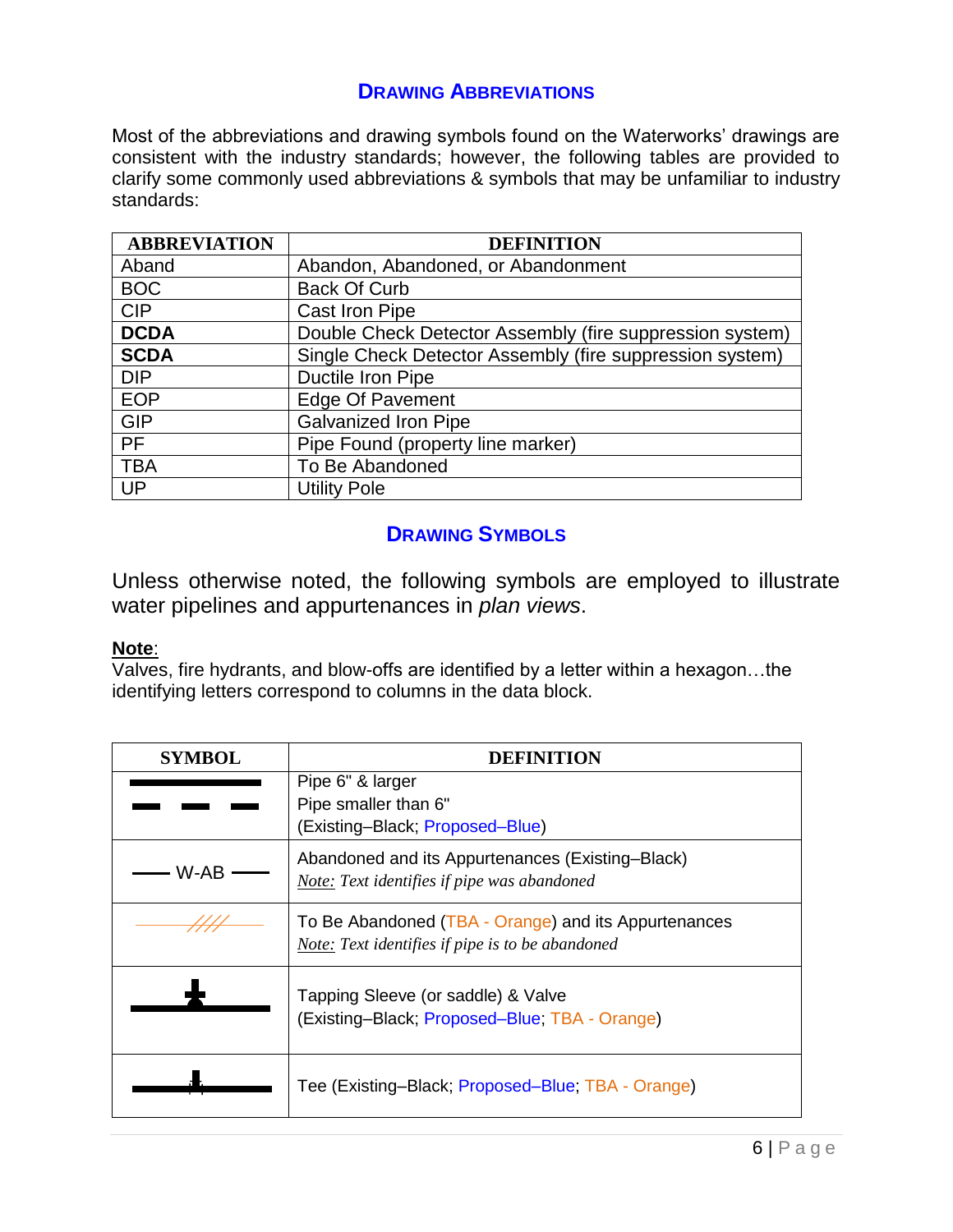| <b>SYMBOL</b>                                            | <b>DEFINITION</b>                                                                                                                                                                                                   |
|----------------------------------------------------------|---------------------------------------------------------------------------------------------------------------------------------------------------------------------------------------------------------------------|
|                                                          | Fire Hydrantshown with tee & hydrant branch valve.<br>(Existing-Black; Proposed-Blue; TBA - Orange)<br>Note: if an arrow is part of symbol, it indicates direction steamer nozzle<br>(front of hydrant) should face |
|                                                          | Gate Valve (Existing–Black; Proposed–Blue; TBA - Orange)                                                                                                                                                            |
|                                                          | <b>Butterfly Valve</b><br>(Existing-Black; Proposed-Blue; TBA - Orange)<br>Note: small circle/dot to one side indicates location of side gear<br>operator                                                           |
| 90 <sup>0</sup><br>$45^0$<br>$22 - 1/20$<br>$11 - 1/4^0$ | Bends shown:<br>$90^0$ , $45^0$ , $22-1/2^0$ , $11-1/4^0$<br>(Existing-Black; Proposed-Blue; TBA - Orange)                                                                                                          |
|                                                          | Meter (angle valve)<br>(Existing-Black; Proposed-Blue; TBA - Orange)                                                                                                                                                |
|                                                          | <b>SCDA</b> (Single Check Detector Assembly)<br>(Existing-Black; Proposed-Blue; TBA - Orange)                                                                                                                       |
|                                                          | Reducer<br>(Existing-Black; Proposed-Blue; TBA - Orange)                                                                                                                                                            |
|                                                          | Cross<br>(Existing-Black; Proposed-Blue; TBA - Orange)                                                                                                                                                              |
|                                                          | Blow-Off Assembly (BOA)<br>(Existing-Black; Proposed-Blue; TBA - Orange)                                                                                                                                            |

# **MISCELLANEOUS**

- 1. Projects with water mains on private property (not within a public right-of-way) require submittal of an easement (plat & deed) *prior* to release of work orders of service pipeline installation and/or SCDA (as applicable).
- 2. Traffic control is the Contractor's responsibility (in accordance with the Virginia Work Area Protection Manual).
- 3. Final project inspection of projects that have water main(s) beneath paved roadways **will not** be performed until after **ALL** paving is complete. At that time if there is any corrective action required, a letter identifying such items will be transmitted to the Contractor.